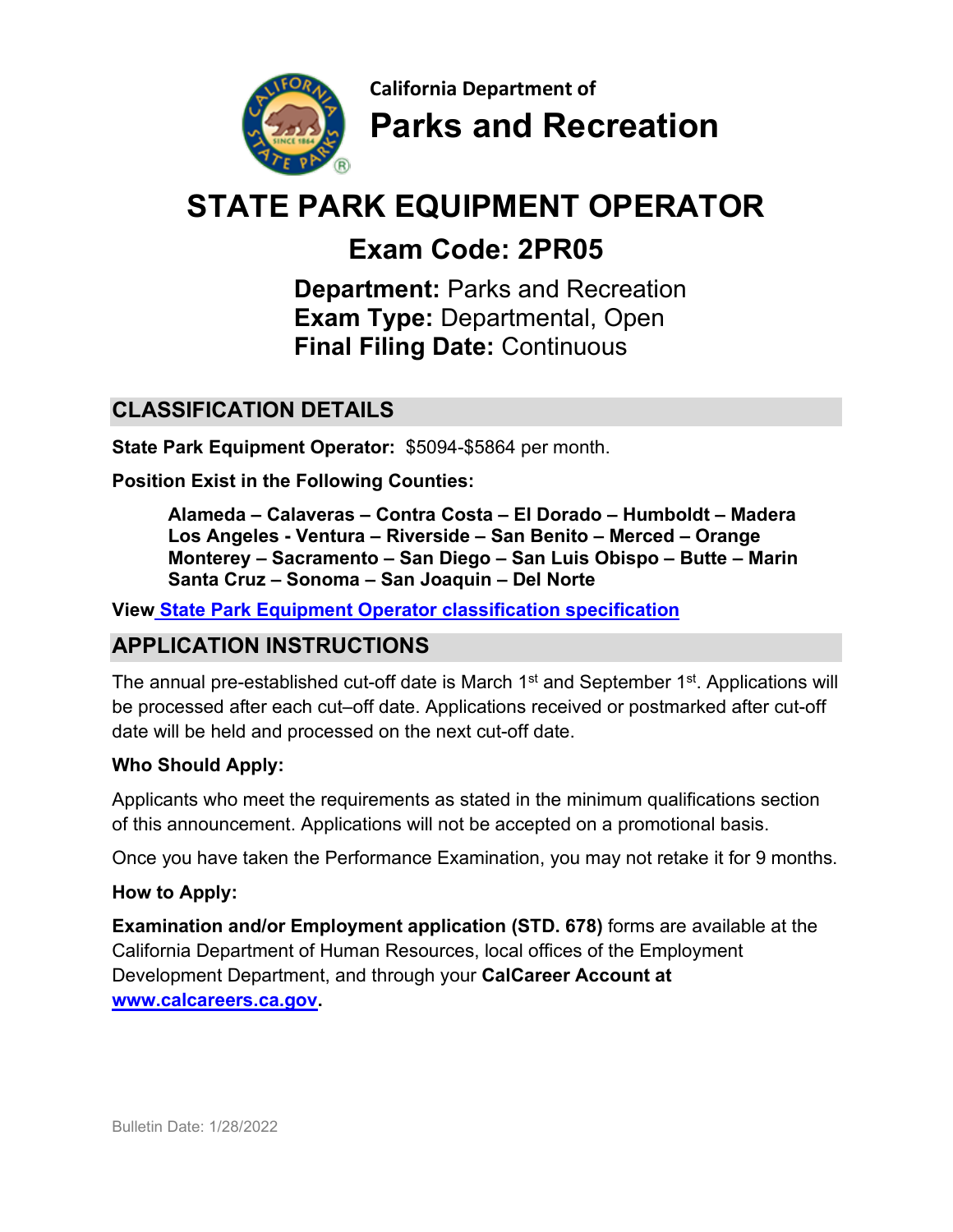**Applications must include the following information in the section titled: "Examination(s) or Job Title(s) for which you are applying"**

- Exam Title: **State Park Equipment Operator**
- Exam Code:

Only applications for the *State Park Equipment Operator class* will be accepted. If you are applying for multiple examinations, you must file a separate application for each one. Failure to do so will result in the rejection of your application from this examination.

Due to COVID-19, we have limited staff working in the office. Therefore, the preferred method of application submittal at this time is by email.

#### **Via email:**

[Joseph.Valencia@parks.ca.gov](mailto:Joseph.Valencia@parks.ca.gov) 

**Note:** Mailed and dropped off applications will still be accepted. However, do not send your application via office or interoffice mail. Applications received by this manner **will not** be accepted and cannot be returned pursuant to California Code of Regulations §174. Mobile Bar Codes, such as the Quick Response (QR) Codes available at the USPS, are not considered Postmark dates for the purpose of determining timely filing of an application.

Applications may be delivered in person or by mail. Please submit to:

#### **By mail:**

Department of Parks and Recreation Attention: Selections Unit / Mike Valencia P.O. Box 942896 Sacramento, CA 94296-0001

#### **Special Testing Arrangements:**

#### **In person:**

Department of Parks and Recreation Attention: Selections Unit / Mike Valencia 715 P Street, Security Desk Sacramento, CA 95814

If you require assistance or alternative testing arrangements due to a disability, please contact the testing department listed in the Contact Information section of this bulletin.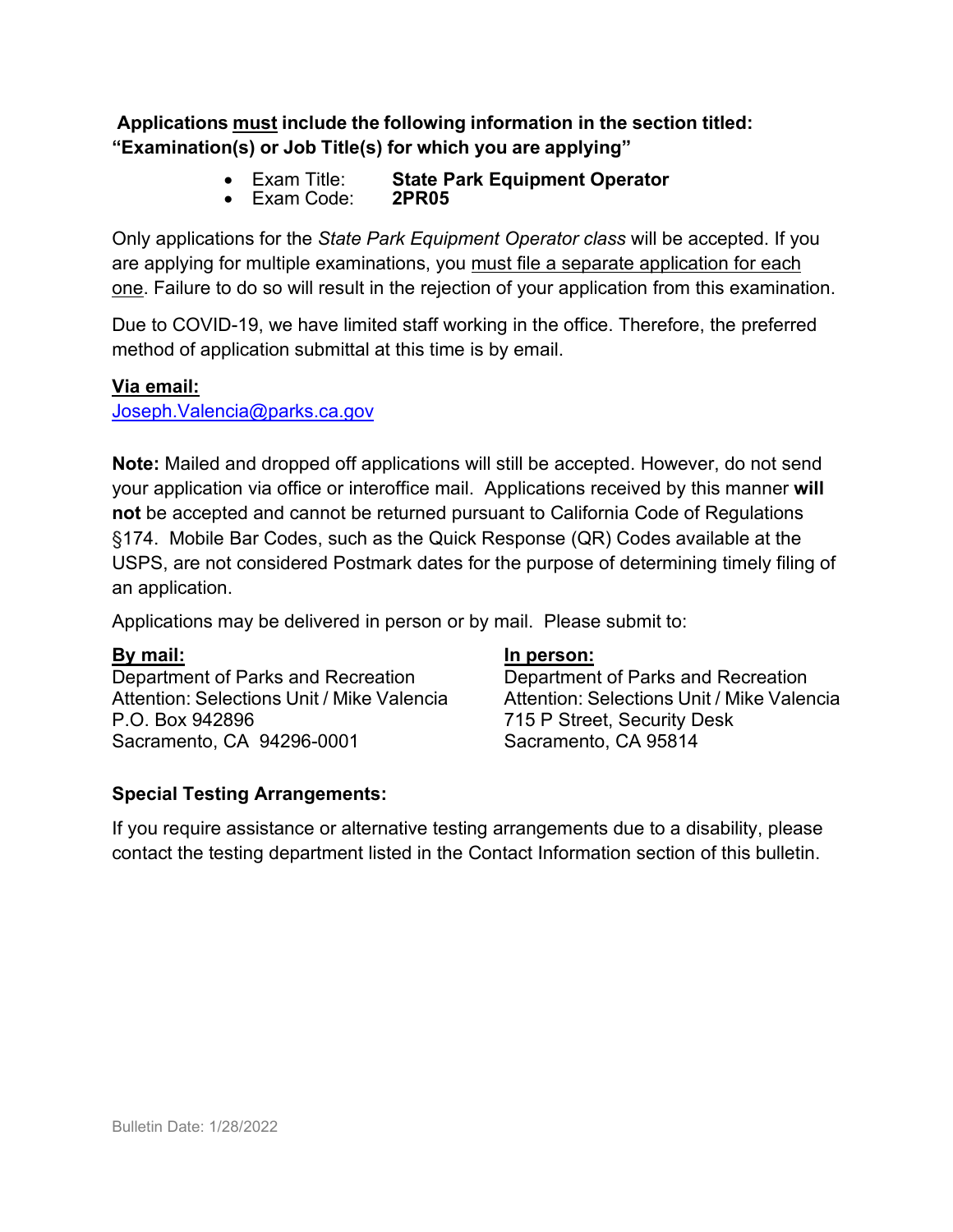## **EXAMINATION DATES**

**The annual examinations will be administered in April and October, based on received applications in the following locations:** 

- **Gustine/Hollister, CA**
- **Gorman, CA**
- **Weott/Crescent City, CA**

#### *(These dates/locations may be subject to change due to the weather or scheduling constraints.)*

Will notify and test applicants as needs warrant.

## **MINIMUM QUALIFICATIONS**

All applicants must meet the education and/or experience requirements as stated on this exam bulletin to be accepted into the examination. Part-time or full-time jobs, regardless of whether paid or volunteer positions, and inside or outside California state service will count toward experience.

#### **NOTE: APPLICANTS MUST SHOW THEIR CLASS A LICENSE/CLASS A PERMIT NUMBER, TITLE, AND EXPIRATION DATE UNDER QUESTION #8, ON THEIR APPLICATION. THE LICENSE MUST BE AN UNRESTRICTED COMMERCIAL LICENSE (NO AIRBRAKE OR AUTOMATIC RESTRICTION).**

Accepted applicants are required to bring either a photo identification card or two forms of signed identification to each phase of the examination.

All applications/resumes must include "from" and "to" employment dates (month/day/year), time base, and applicable civil service class titles. Applications/resumes received without this information will be rejected.

#### **State Park Equipment Operator**

**Possession of a California driver's license valid for the operation of any combination of vehicles (Class A).** (Applicants who do not possess this license but have their Class A permit and medical card will be admitted to the examination, but must secure the license prior to appointment.) **and** 

Two years of experience in operating heavy motorized equipment (including such equipment as the D7 and D6 bulldozers and heavy-duty transport trucks) which shall have involved some work in rugged terrain.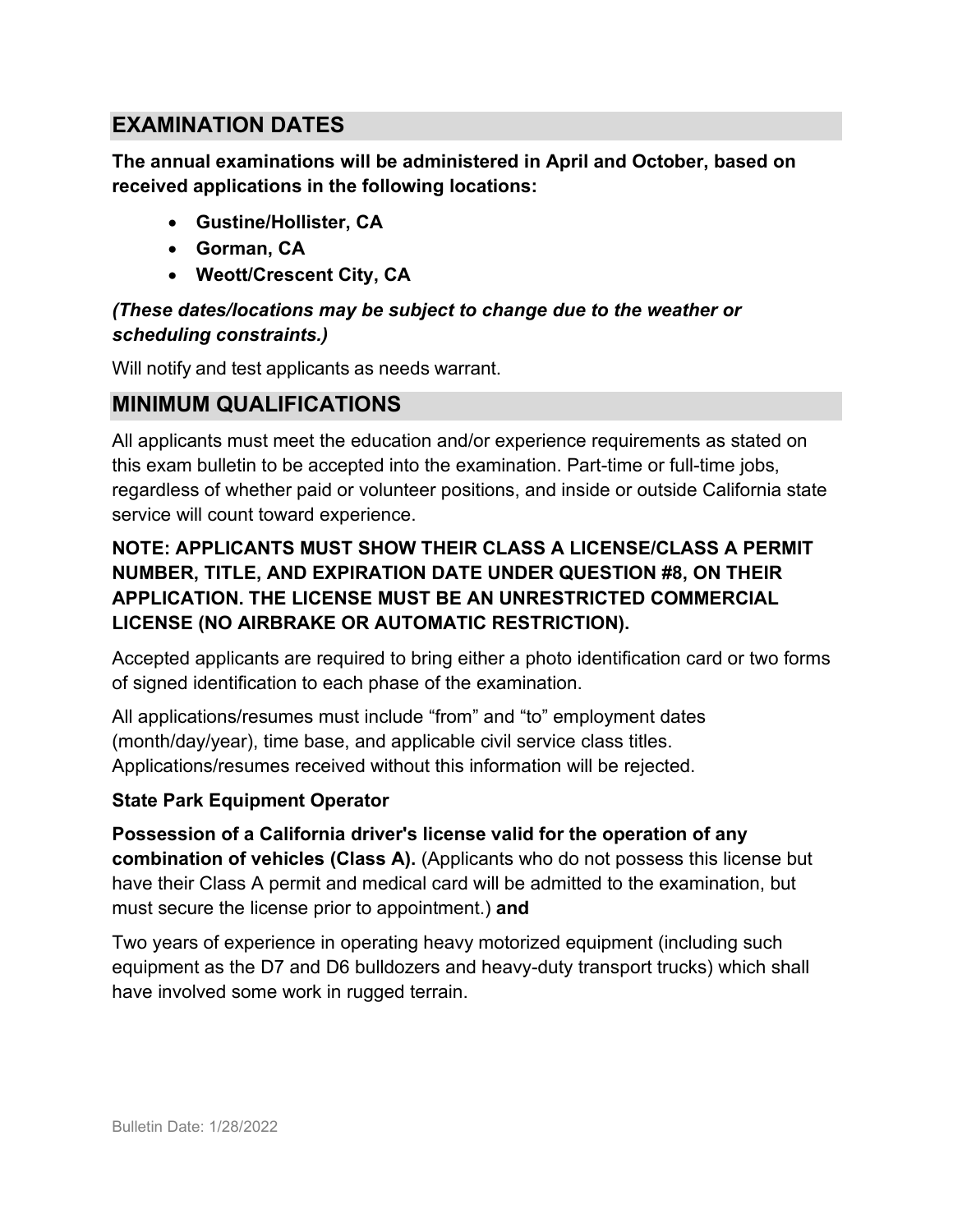## **POSITION DESCRIPTION**

State Park Equipment Operators are assigned to a park unit or District and are responsible for equipment operation assignments over a large geographic area. **Normal duties involve operating bulldozers, road graders, heavy trucks, loaders, excavators, backhoes, compact loaders, and other types of heavy equipment** and require travel and some periods of work away from the employee's headquarters. They must move equipment long distances and usually work without close supervision during various seasons of the year, long and unusual hours are required, and operators are often required to operate equipment in areas where there is heavy visitor use. Operators are on call for emergency operations and may be required to operate equipment under extremely difficult and hazardous conditions where skill and judgment are essential including firefighting, flood control, and other disasters. They are required to operate equipment over rough roads, rough terrain and sometimes in areas where there are no roads. Performance of repairs and routine maintenance under field conditions and in remote locations to keep equipment in operation is essential.

## **EXAMINATION SCOPE**

#### **Knowledge of:**

- 1. Methods of the operating equipment under a wide variety of working conditions, including snow and heavy sand, to ensure equipment is operated safely in all environments.
- 2. Safe work practices in the use of heavy equipment, particularly in heavily populated areas, to ensure safe operation of equipment.
- 3. Equipment inspection to ensure safe and functional operation of equipment.
- 4. Underground services to prevent damage to pipes and wires during care or repair of park property.
- 5. Road construction and maintenance practices to create and maintain state park roads.
- 6. Procedures used to safely lift and transport heavy objects to ensure the safety of oneself and others while performing work tasks.
- 7. Methods, materials, tools, and equipment used in preventive maintenance and servicing of heavy equipment and trucks to ensure proper working condition of equipment.
- 8. Road management to construct and/or maintain roads.
- 9. Provisions of the California Vehicle Code as they apply to the operation of trucks and other heavy motorized equipment to ensure compliance.
- 10.Principles and methods for providing instruction to individuals working around equipment operation and maintenance.
- 11.When and how to properly use personal protective equipment (e.g., gloves, respirators, safety goggles) to one's safety while performing work tasks.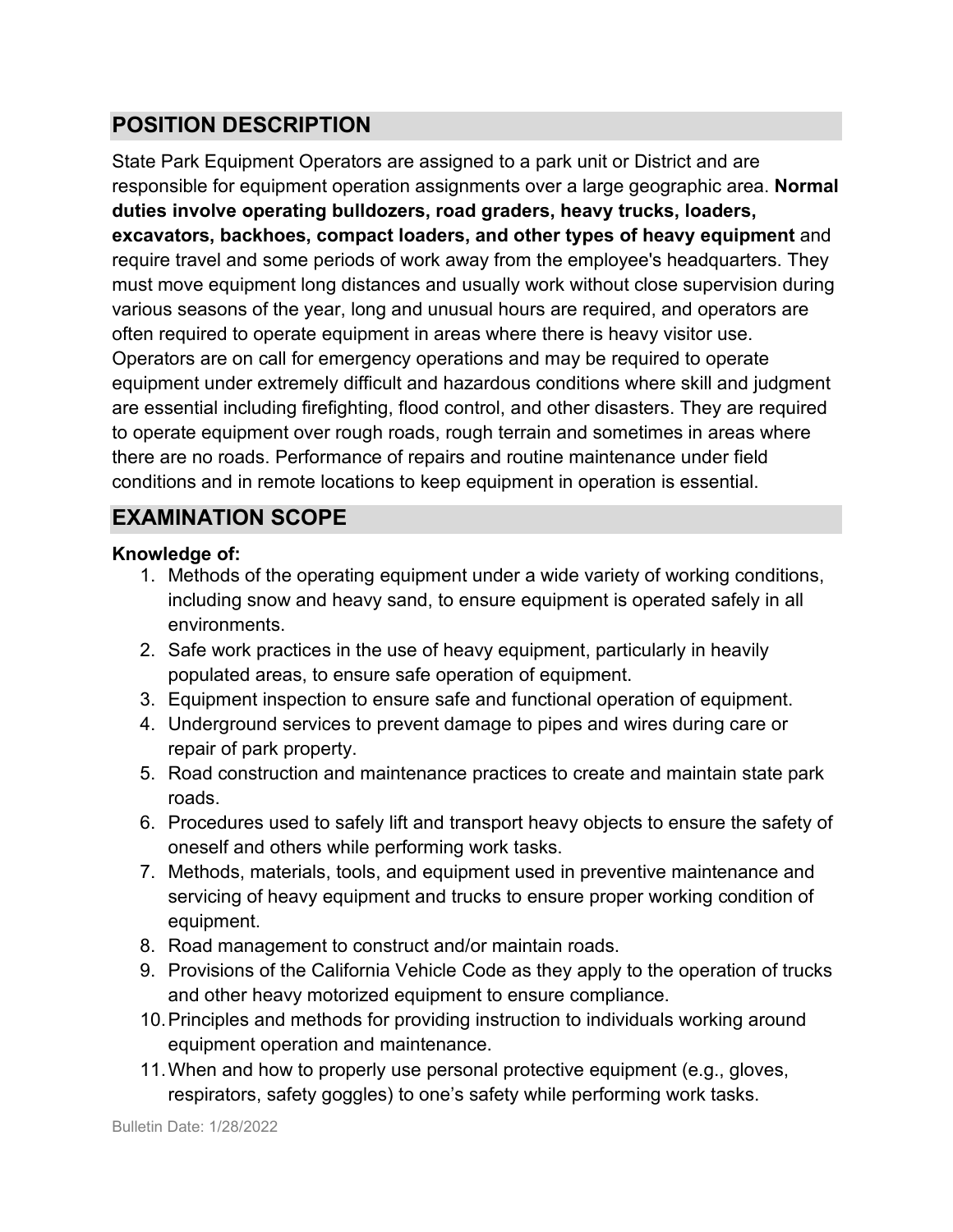- 12.Principles and methods for monitoring the effectiveness of instruction given to individuals working around equipment operation and maintenance.
- 13.Basic measurements (e.g., ounces, quarts) to measure, mix, and apply various oils, coolants, antifreeze, and chainsaw mixes.
- 14.Calculating volumes needed for road base or filling material.

#### **Ability to:**

- 1. Operate heavy transport trucks, road graders, and various equipment to maintain roads and parking areas, construct roads, repair and replace bridges, install signs, culverts, and guardrails, and construct and maintain fire and fuel breaks.
- 2. Work independently, without close supervision, to perform the duties of the job.
- 3. Work with a team to complete the duties of the job in a cohesive and professional manner.
- 4. Work quickly and accurately in situations where there is time pressure or emotional strain to properly perform duties related to job.
- 5. Operate equipment in dangerous situations in order to perform job duties.
- 6. Read the English language to follow written instructions and communicate with park visitors and personnel.
- 7. Multitask in rapidly changing situations to properly perform the functions of the job.
- 8. Write clearly and concisely using the English language to complete written reports and communicate in writing with park visitors and personnel.
- 9. Act as lead over the work of others to ensure proper operation and maintenance around a variety of equipment.
- 10.Operate a variety of specialized equipment to remove snow from roads, parking areas, and other visitor use areas to provide clear and safe access for visitors.
- 11.Perform basic mathematical computations (e.g., addition, subtraction, multiplication, division) to complete job duties.
- 12.Perform minor repairs, routine maintenance, tune-ups, and touch-up painting on equipment to keep equipment working properly.

#### **Special Personal Characteristics:**

Willingness to work on Saturdays, Sundays, holidays and to work long hours under emergency conditions; normal hearing and visual acuity with or without glasses of not less than 20/40; normal use of both hands and feet and physical strength and agility.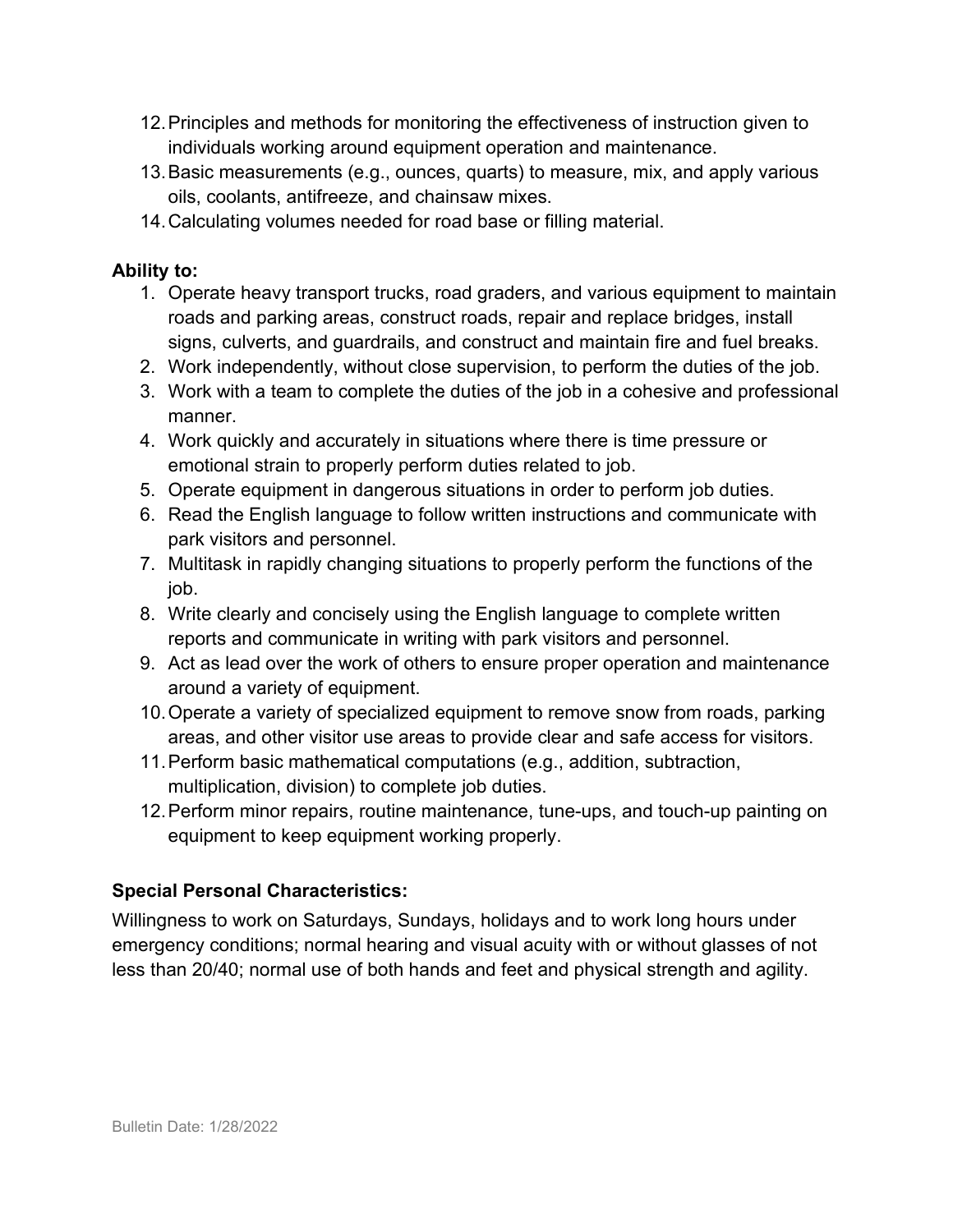## **EXAMINATION INFORMATION**

The examination will consist of a performance test weighted 100%. The performance test will be composed of several stations. Competitors must safely pass all stations and receive a minimum combined rating of 70% to obtain a position on the eligible list.

#### **COMPETITORS WHO DO NOT APPEAR FOR THE PERFORMANCE TEST WILL BE DISQUALIFIED.**

**Note:** Reschedules will only be considered based on the California Government Code and the California Department of Human Resources policy.

### **ELIGIBLE LIST INFORMATION**

A departmental statewide **MERGED** eligible list will be established for the Department of Parks and Recreation. The names of successful competitors will be merged onto the eligible list in order of final score regardless of test date. Eligibility expires 24 months after it is established. Competitors must then reapply to retake the Performance Examination to reestablish list eligibility. **YOU MUST BE REACHABLE ON THE LIST TO COMPETE IN THE HIRING PROCESS.**

Veterans' Preference will be granted for this examination. In accordance with Government Codes 18973.1 and 18973.5, whenever any veteran, or widow or widower of a veteran achieves a passing score on an open examination, he or she shall be ranked in the top rank of the resulting eligible list.

Veteran status is verified by the California Department of Human Resources (CalHR). Information on this program and [the Veterans' Preference Application](https://www.jobs.ca.gov/CalHRPublic/Landing/Jobs/VeteransInformation.aspx) (Std. form 1093) is available online**.** Additional information on veteran benefits is available at the Department of Veterans Affairs.

Career credits are not granted in open examinations.

#### **CONTACT INFORMATION**

If you have any *technical* questions concerning this examination bulletin, please contact:

California Department of Human Resources Attn: Examination Services 1515 S Street Sacramento, CA 95811 Phone: 1-866-844-8671 California Relay Service: 1-800-735-2929 (TTY), 1-800-735-2922 (Voice)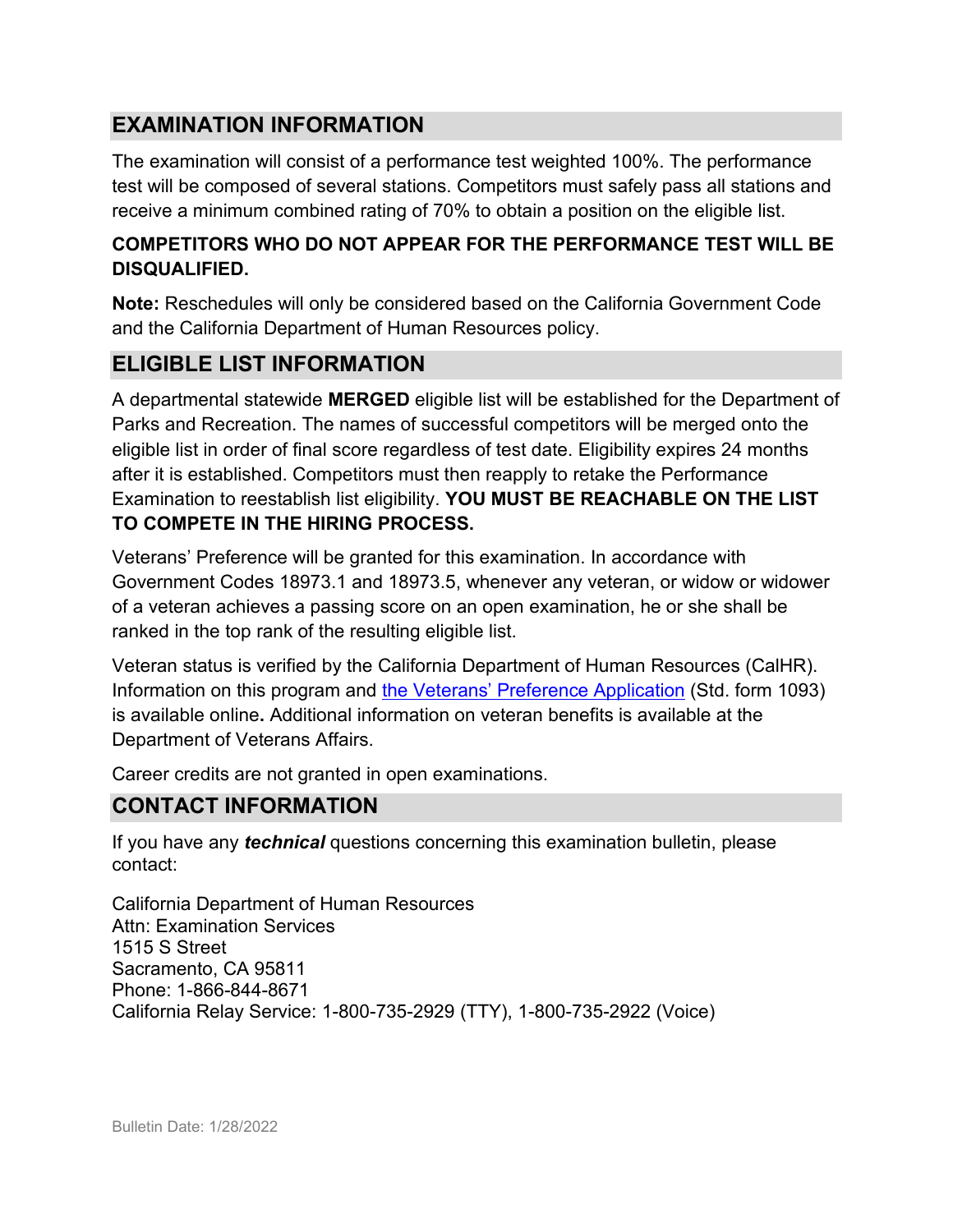If you have any administrative questions concerning this examination bulletin, including provision of reasonable accommodation for this testing process, please contact:

Department of Parks and Recreation Attention: Selections Unit / Mike Valencia P.O. Box 942896 Sacramento, CA 94296-0001 Phone: (916) 857-9224

TTY is a Telecommunications Device for the Deaf and is reachable only from phones equipped with a TTY Device.

## **EQUAL OPPORTUNITY EMPLOYER**

The State of California is an equal opportunity employer to all, regardless of age, ancestry, color, disability (mental and physical), exercising the right of family care and medical leave, gender, gender expression, gender identity, genetic information, marital status, medical condition, military or veteran status, national origin, political affiliation, race, religious creed, sex (includes pregnancy, childbirth, breastfeeding, and related medical conditions), and sexual orientation.

## **DRUG-FREE STATEMENT**

It is an objective of the State of California to achieve a drug-free State workplace. Any applicant for State employment will be expected to behave in accordance with this objective, because the use of illegal drugs is inconsistent with the law of the State, the rules governing civil service, and the special trust placed in public servants.

## **GENERAL INFORMATION**

For an examination without a written feature, it is the candidate's responsibility to contact the Selection Unit of the Department of Parks and Recreation, (916) 857-9224, three weeks after the final filing date if he/she has not received a progress notice.

Examination Locations: Locations of performance evaluations may be limited or extended as conditions warrant.

If you meet the requirements stated on this examination bulletin, you may take this examination, which is competitive. Possession of the entrance requirements does not assure a place on the eligible list. Your performance in the examination described in this bulletin will be rated against a predetermined job-related rating, and all applicants who pass will be ranked according to their score.

The Department of Parks and Recreation reserves the right to revise the examination plan to better meet the needs of the service, if the circumstances under which this examination was planned change. Such revision will be in accordance with civil service laws and rules and all applicants will be notified.